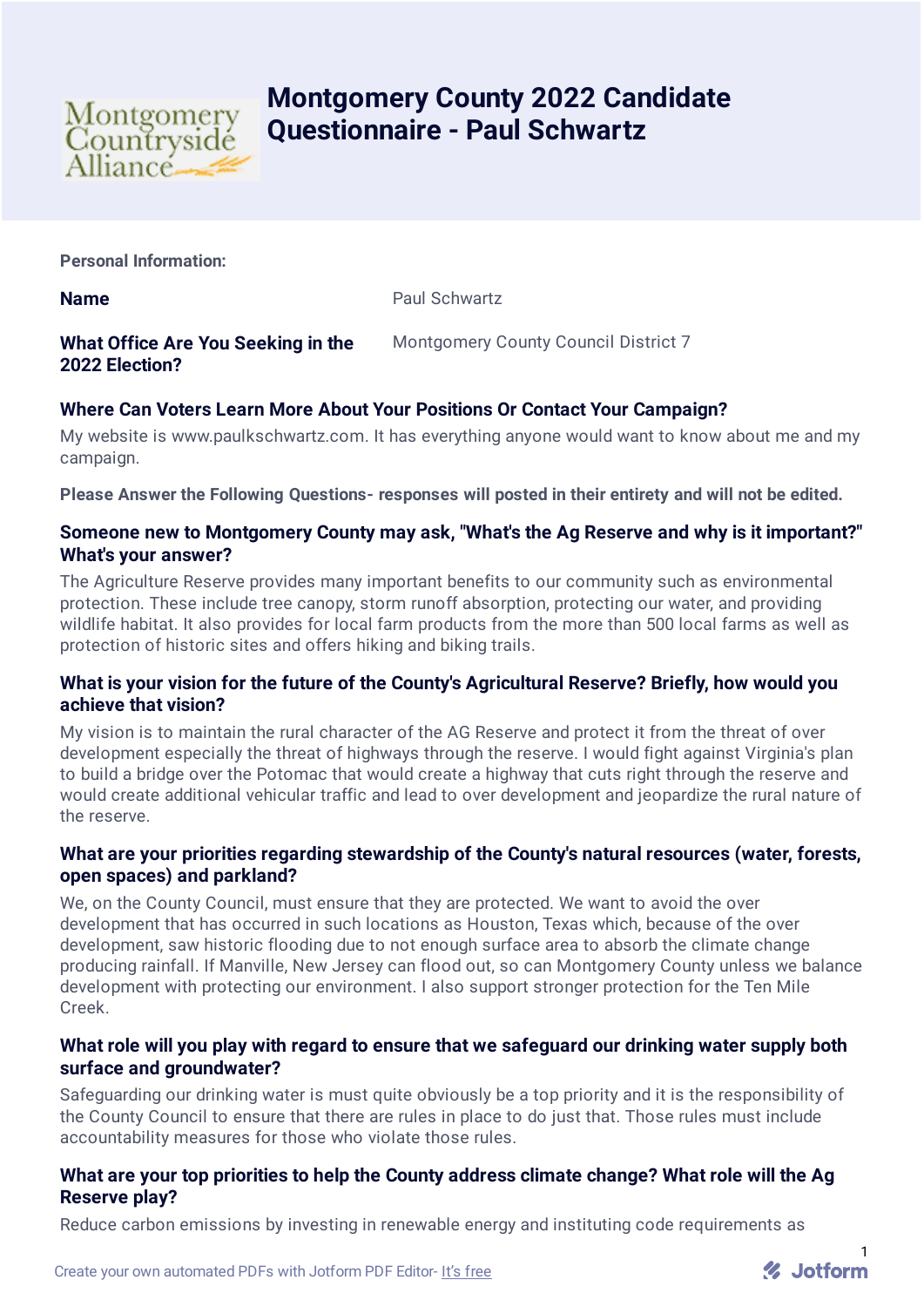appropriate; transition to emissions-free public transportation by converting to electric buses; expand the availability of electric charging stations to transition the public to electric vehicles; protecting and expanding forests, wetlands, grasslands, the tree canopy and all green spaces by conserving land including protecting the AG Reserve. I also support the opt-out program instead of the opt-in current program regarding conversion to solar energy.

#### **What more can be done to support our local farm businesses and rural communities?**

Food security for the most needy is a critical issue for the county. Manna Food Center, the largest food bank in Montgomery County, has estimated that the number of food insecure residents has grown during the pandemic from 80,000 to 120,000. The Farm to Food Bank Program allows local table food farmers to receive wholesale prices for food that is offered to soup kitchens and food pantries. This program has given an important boost to local food farmers and has helped to address the growing food insecurity problem. Moreover, the food at food banks is often non-perishable whereas the local table food is perishable and provides for a more complete diet. As a member of the County Council, I will support continuing subsidizing this program to provide locally grown fresh food for the needy and small business opportunity for farmers including minority farmers.

# **What are your regional transportation priorities? Do you support M83 and an additional Potomac bridge and outer beltway through the Reserve or adjacent rural zones?**

No I do not. Investing in more roads is an investment in more traffic congestion. I support investing in public transportation to alleviate vehicular traffic congestion, not add to it. I support providing for bus lanes and converting some lanes to bus lanes during particular times of the day and depending on the specific location. I am for lane reversal on I-270 during specific times of day to help alleviate traffic congestion and obviate the need for widening I-270 and create the negative environmental impact it would create. The funding for widening I-270 would be better spent investing in public transportation. I also support traffic light synchronization to help manage traffic in our community and i also support technology that would use sensors on traffic lights to better manage traffic at traffic lights.

# **How should our County manage its solid waste? What role should incineration, composting and recycling play?**

Definitely more effective and increased recycling and composting efforts throughout the county and elimination of incineration. Apparently there are some waste disposal facilities outside the county that has the capability of more effectively handling waste and the county is looking into the feasibility of sending our waste there for treatment. This would obviate the need for the Dickerson incinerator that we all acknowledge is harmful to our environment.

# **What are your views on the general plan update "Thrive 2050," both the process and the draft now before the Council?**

The word most used to describe Thrive 2050 is "aspirational". This means it provides a good deal of the "what", but less so on the "how". I acknowledge that we have to consider the impact of 200,000 more residents in our community in thirty years, but we should not address it to the detriment of our current residents. The plan development should have been in coordination with the community from the outset, and not rely on providing an opportunity for comment after the plan was basically developed. Moving forward on the "how" requires a partnership between the community and developers from the get go to ensure that the rural character of the community is maintained. Moreover, zoning is a commitment to residents, is like a contract, and re-zoning, therefore, if needed, should only be permitted with the overwhelming support of the impacted community.

# **Do you believe that the way that local government branches, state entities, and the public currently interact can be improved? If so, what steps would you take?**

Absolutely. Interaction between the county, state and federal governments must be formalized since all three must interact effectively to provide the best services for our local community. I am convinced that my experience at all three levels of government will be a great asset for the County Council and the community it serves. My long and hard-fought advocacy for tax relief for retirees is a perfect example of reaching out to the state legislature and the governor's office as it resulted in passage of